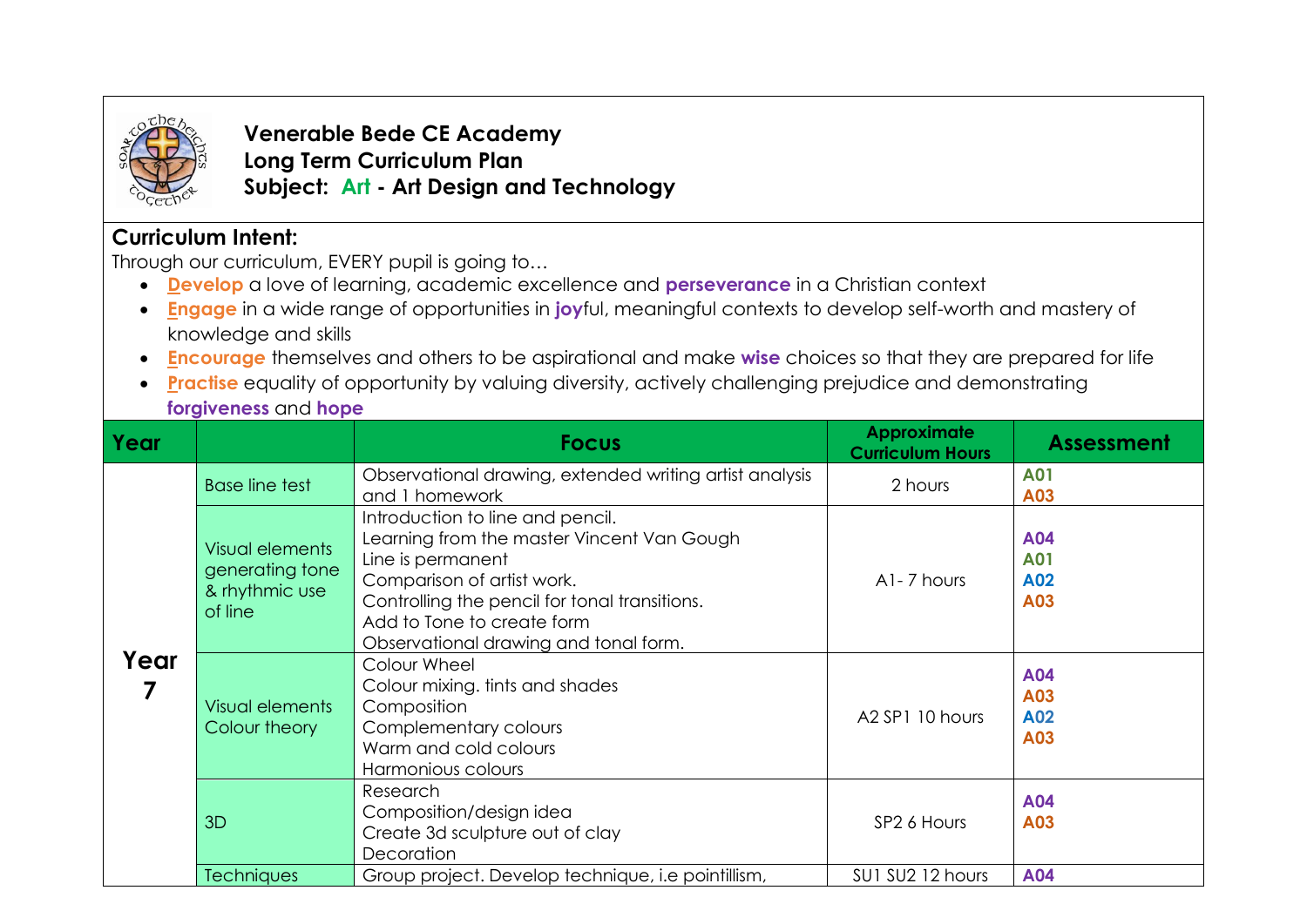|                                                                                   |                                                                                 | aboriginal, collage and contrast                                                                                                                                       |           | <b>A01</b>                             |  |  |  |  |  |
|-----------------------------------------------------------------------------------|---------------------------------------------------------------------------------|------------------------------------------------------------------------------------------------------------------------------------------------------------------------|-----------|----------------------------------------|--|--|--|--|--|
|                                                                                   |                                                                                 |                                                                                                                                                                        |           | A02                                    |  |  |  |  |  |
|                                                                                   |                                                                                 |                                                                                                                                                                        |           | A03                                    |  |  |  |  |  |
|                                                                                   | <b>Year 7 Homework Overview:</b>                                                |                                                                                                                                                                        |           |                                        |  |  |  |  |  |
| Pupils are given homework every 3 wks to practice review and consolidate learning |                                                                                 |                                                                                                                                                                        |           |                                        |  |  |  |  |  |
|                                                                                   |                                                                                 | Introduction to the proportions of the                                                                                                                                 |           |                                        |  |  |  |  |  |
| Year<br>8                                                                         | Portraiture.<br>Scale,<br>proportion<br>accuracy and<br>control of 2<br>mediums | face.<br>Use grid technique.<br>Use the flick and think technique.<br>drawing nose and ears<br>use chosen technique to draw self<br>portrait<br>Collage                | 14        | <b>A04</b><br><b>A01</b><br>A02<br>A03 |  |  |  |  |  |
|                                                                                   | <b>3D cultural</b><br>masks                                                     | Introduction to masks<br>Research<br>Analysis of work of others<br>Create 3D model<br>Application of surface enhancement                                               | 12        | A04<br><b>A01</b><br>A02<br>A03        |  |  |  |  |  |
|                                                                                   | Illustration                                                                    | Analysis of artist<br>Experiment techniques and processors<br>of 4 artists<br>Write a poem-link to English<br>Choose a style to illustrate poem                        | 12        | A04<br><b>A01</b><br>A02<br>A03        |  |  |  |  |  |
|                                                                                   | <b>Year 7 Homework Overview:</b>                                                |                                                                                                                                                                        |           |                                        |  |  |  |  |  |
|                                                                                   |                                                                                 | Pupils are given homework every 3 wks to practice review and consolidate learning                                                                                      |           |                                        |  |  |  |  |  |
|                                                                                   | <b>Fashion and Textiles- Building Skills</b>                                    |                                                                                                                                                                        |           |                                        |  |  |  |  |  |
|                                                                                   |                                                                                 | Drawing, Painting, (variety of media)<br>Develop Skills & Analyse / understand<br>Art work<br><b>Building a portfolio</b>                                              | At1       | AO1<br>AO <sub>3</sub>                 |  |  |  |  |  |
| Year<br>9                                                                         | Natural Form                                                                    | Printing-Variety of techniques<br>Develop Skills & Analyse / understand<br>Art work<br>3D - Variety of techniques<br>Develop Skills & Analyse / understand<br>Art work | At2       | AO <sub>2</sub>                        |  |  |  |  |  |
|                                                                                   |                                                                                 | Digital photography / image                                                                                                                                            | Sp1 and 2 | AO <sub>2</sub>                        |  |  |  |  |  |